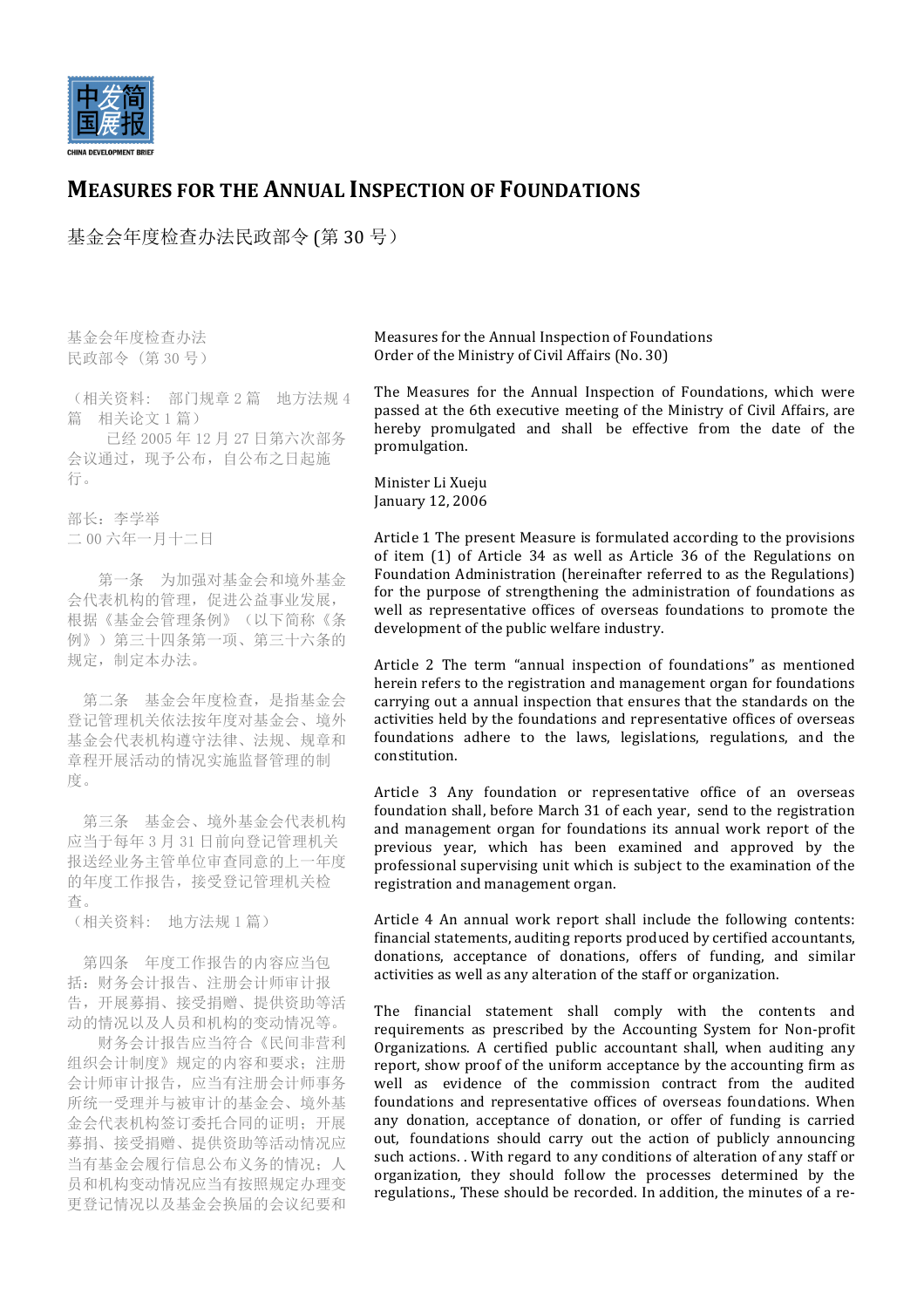更换法定代表人之前进行财务审计的情况 等。

第五条 年度检查过程中,登记管理机关 可以要求基金会、境外基金会代表机构或 者有关人员就年度工作报告中涉及的有关 问题进行补充说明,必要时可以进行实地 检查。

第六条 经登记管理机关审查,基金会、 境外基金会代表机构在上一年度遵守法 律、法规、规章和章程的情况良好,没有 违法违规情形的,认定为年检合格。

第七条 基金会、境外基金会代表机构有 下列情形之一的,登记管理机关应当视情 节轻重分别作出年检基本合格、年检不合 格的结论:

 (一)违反《条例》第三十九条第二 款规定,不按照捐赠协议使用捐赠财产 的;

 (二)违反《条例》第四十条规定, 擅自设立基金会分支机构、代表机构的;

 (三)具有《条例》第四十二条规定 的应当给予行政处罚的情形之一的;

 (四)违反《条例》第四十三条第二 款规定,基金会理事、监事及专职工作人 员私分、侵占、挪用基金会财产的;

 (五)违反《条例》关于基金会组织 机构管理方面有关规定的。

 登记管理机关作出基本合格或者不合 格年检结论后,应当责令该基金会或者境 外基金会代表机构限期整改,并视情况依 据《条例》有关规定给予行政处罚。

第八条 年度检查不合格的基金会、境外 基金会代表机构在整改期间,登记管理机 关不准予变更名称或者业务范围,不准予 设立分支机构或者代表机构。登记管理机 关应当提请税务机关责令补交违法行为存 续期间所享受的税收减免。

第九条 通过年度检查发现基金会、基金 会分支机构、基金会代表机构或者境外基 金会代表机构有《条例》第四十一条规定 的情形之一的,登记管理机关应当依法撤 销登记。

第十条 基金会、境外基金会代表机构无 正当理由不参加年检的,由登记管理机关 责令停止活动,并向社会公告。

election meeting of a foundation as well as the auditing on financial statements before a change in the legal representative should be recorded.

Article 5 In the process of an annual inspection, the registration and management organ may require the foundation, representative office of an overseas foundation or relevant personnel to make supplementary explanations on relevant problems involved in an annual work report, and may at any time, where it so requires, carry out an on-site inspection.

Article 6 Upon an inspection conducted by the registration and management organ, a foundation or representative office of an overseas foundation may, where it had a good performance on the observance of laws, regulations, rules and constitutions in the previous year, be deemed as qualified in the annual inspection.

Article 7 Where a foundation or representative office of an overseas foundation is under any of the following circumstances, the registration and management organ shall make a conclusion of "roughly qualified upon annual inspection" or "unqualified upon annual inspection" according to the degree of circumstances:

(1) Violating the provisions of paragraph 2 of Article 39 of the Regulation by failing to use the donated assets according to relevant agreement on donation;

(2) Violating the provisions of Article 40 of the Regulation by unlawfully establishing any branch or representative office of a foundation;

(3) Being under any of the circumstances as prescribed in Article 42 of the Regulation where an administrative punishment shall be given;

(4) Any director, supervisor or full-time staff violating the provisions of paragraph 2 of Article 43 of the Regulation by dividing, embezzling or misappropriating any asset of the foundation; or

(5) Violating the relevant provisions of the Regulation on the administration of foundation organization.

Where the registration and management organ makes a conclusion of "roughly qualified upon annual inspection" or "unqualified upon annual  $\overrightarrow{a}$  inspection", it shall order the relevant foundation or representative office of an overseas foundation to carry out rectification and reform within a time limit, and give an administrative punishment thereto according to the circumstances and relevant provisions of the Regulation.

Article 8 During the period which a foundation or representative office of an overseas foundation that fails to pass the annual inspection carries out rectification and reform, the registration and management organ shall not approve any of its application for alteration of its name or business scope or for the establishment of any branch, sub-branch or representative office. The registration and management organ shall request the tax authority to order the relevant foundation or representative office of an overseas foundation to make up the tax deduction or exemption it has enjoyed during the period of the continuance of its illegal acts.

Article 9 Where any foundation, branch, sub-branch or representative office of a foundation or representative office of an overseas foundation is found to be under any of the circumstances as prescribed in Article 41 of the Regulation upon an annual inspection, the registration and